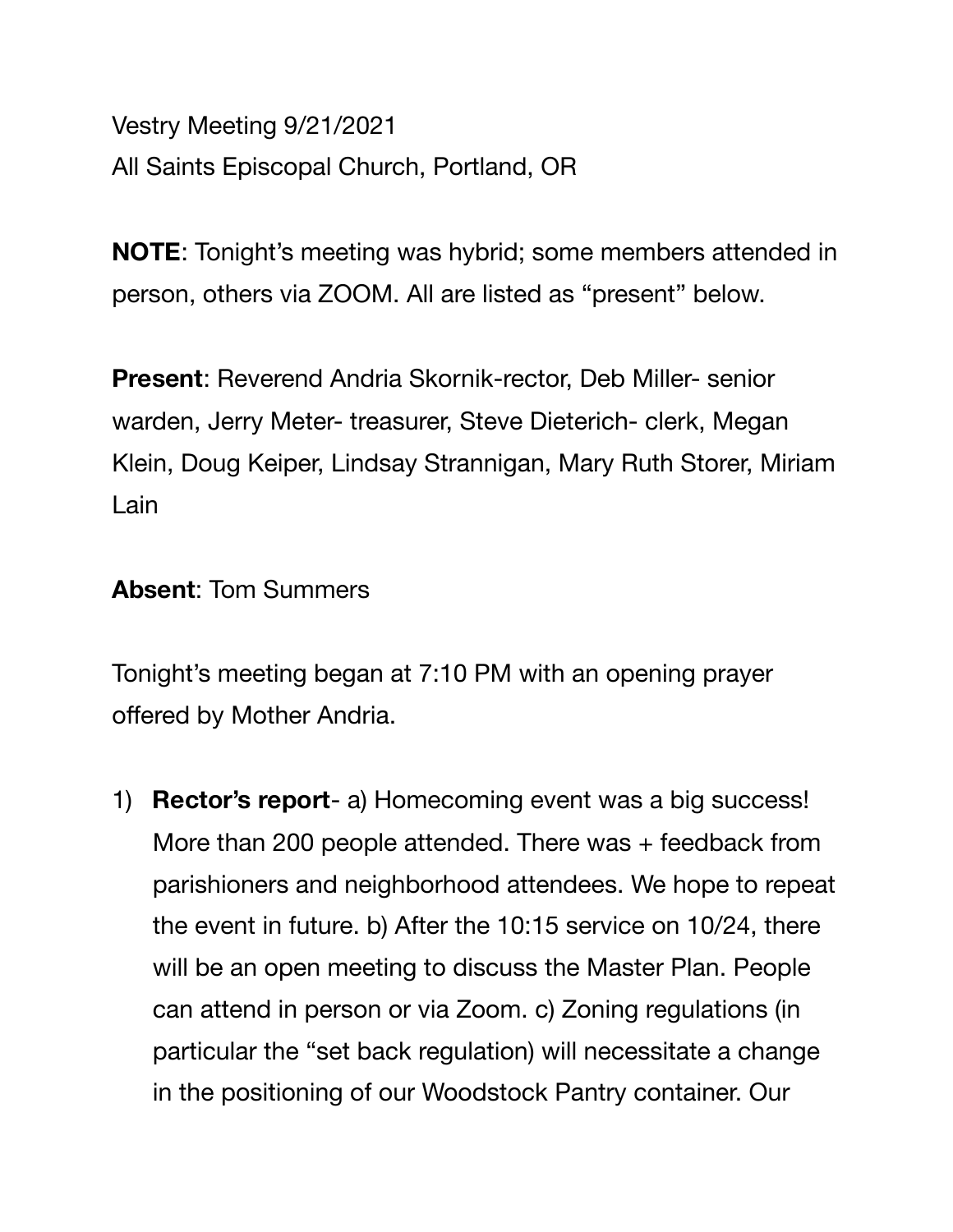architect will help us explore options. Perhaps one option would be to request a zoning exception from the city?? d) Deacon Kathleen has decided to retire from her position as of 10/31/2021 but wants us to know that she will continue to be an active parishioner at All Saints. Tonight we discussed options to celebrate her ministry.

- 2) **Senior warden's report** a) Plans for additional gatherings (over and beyond Sunday services) have been paused for Fall and Winter. Perhaps some Zoom get togethers will be developed? b) We will be producing an in-house photo directory. The first step will be to take photos of as many parishioners as possible after the 10:15 services on 10/3 and 10/10/21.
- 3) Due to persistent health issues, Tom Summers has decided to resign his position as Junior warden and to withdraw from the vestry. *A motion was made* to select Laurie McDowell to serve the remainder of Tom's term on the vestry AND to elect her to the position of Junior warden. The motion passed unanimously.
- 4) Mother Andria presented an initial **proposal to re-purpose the configuration and use of of the "Our Savior's Chapel."**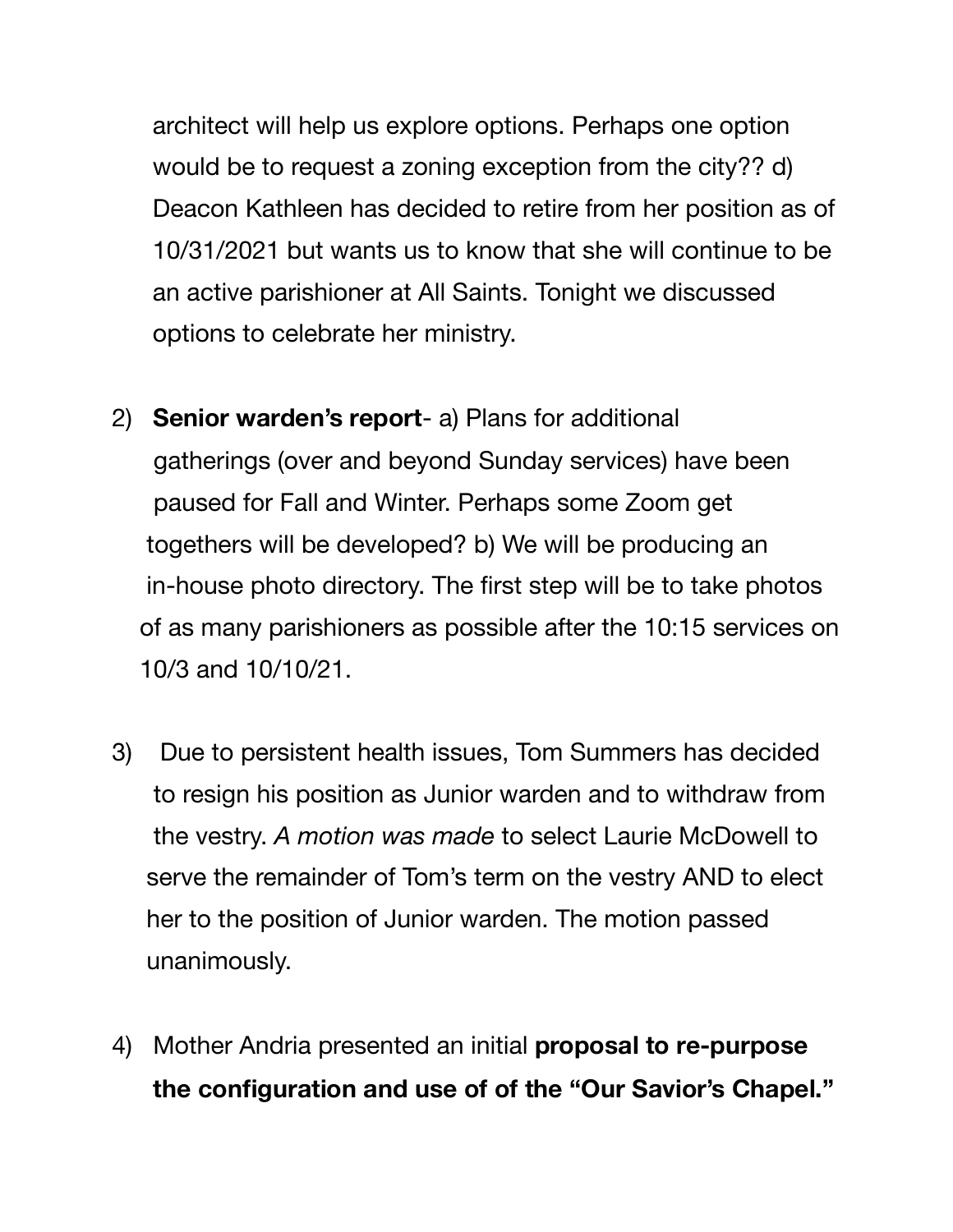The intent is to maximize the use of this space and other spaces currently rented out to a variety of community organizations and used for various parish events. Associated benefits of the proposal would be the potential for increased rental income AND increased visibility within our community. Further discussions of this plan will ensue as details are explored and formulated.

5) **Treasurer's report**- a) Financial reports were sent to all vestry members prior to this meeting. Jerry answered questions posed by those in attendance. b) Jerry explained that our current expenses are approximately \$25,000.00 To cover these expenses, we have only \$4000.00 of guaranteed income. The remainder should come from pledges. Current pledges don't produce enough income so we have used the 2020 budget surplus and the 2021 Gruggen fund allocation to cover expenses. We can also use 10% of the endowment fund's annual income. An increase in rental income would clearly be of benefit. This is a large part of why we need to pursue the Master Plan. c) Jerry is also serving as chairman of the stewardship drive which will launch the first week of October.

## 6) **Minutes of the 8/17/2021 vestry meeting** were approved as